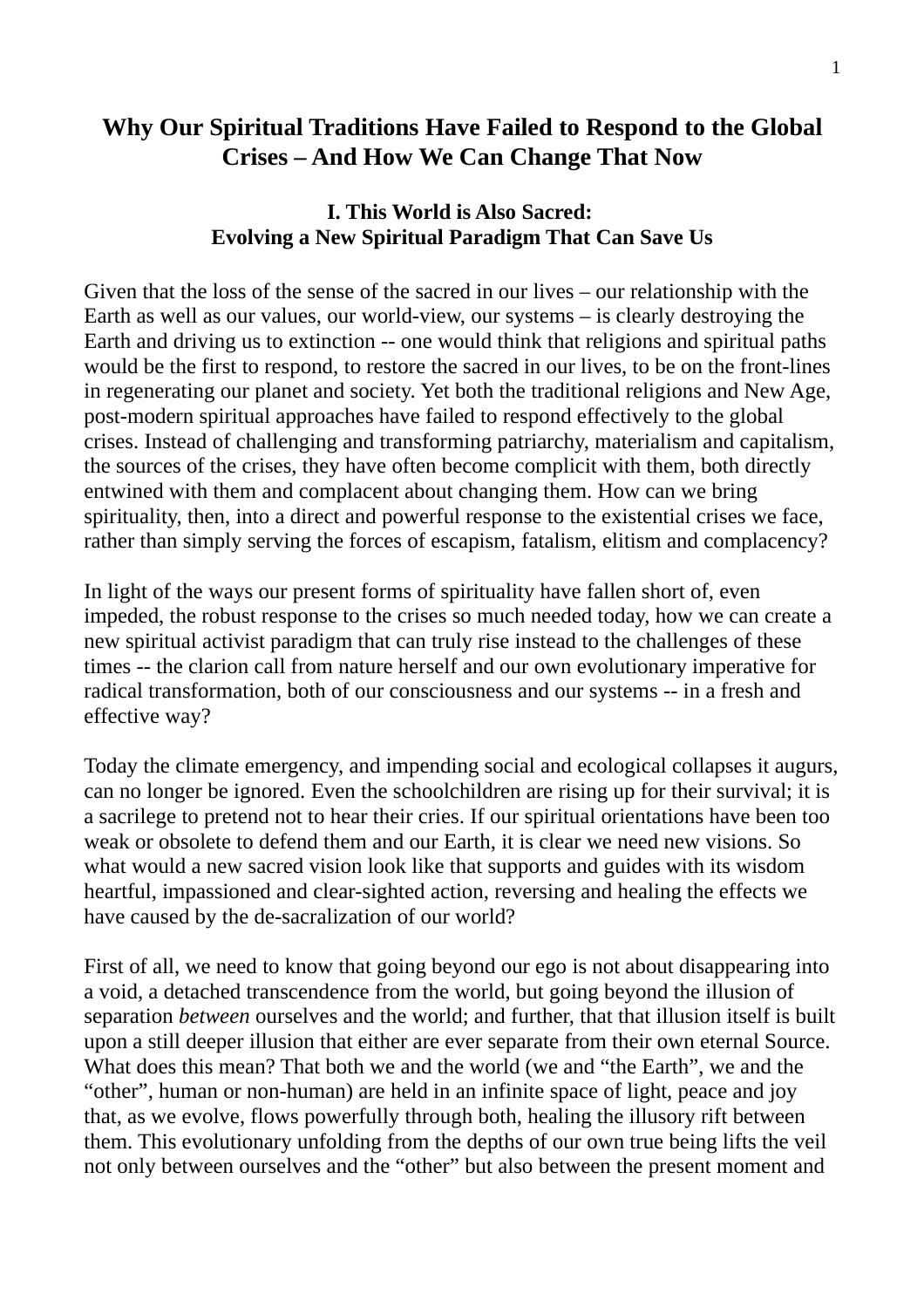the eternal Presence in which it is appearing, the here and now of our crisis-torn world and the infinite light of healing and guidance that bathes it, washes through it.

A true non-dual realization does not pit our own liberation against compassionate action or caring for our world. It suffuses us with the love and wisdom to heal our ravaged planet, and also breaks open the time-space matrix and delivers us to our true nature, which is boundless, endless and whole. Taken in this way, our crises themselves are transmuted into an extraordinary stroke of grace, a source of salvation on both counts, worldly and eternal, of this world and beyond it. The seeming curse of destruction that has fallen upon us becomes a portal of blessing, redemption, an opening into the deathless.

I said "first of all", but really, if we begin to see this, we have the key to all: both healing our crises, planetary transformation, and a true spiritual awakening -- the key that can crack open the illusory divisions that separate us from each other, our precious Earth, and, in the same stroke, our own infinite Source; the stroke of grace that can break open the grid of illusion, the prison bars of time and space, that keep us separated from our own limitless true nature, both in its formless Essence and all its myriad forms. In this most portentous of crises, we are being handed the master-key to the mystery of who we really are. There is a mercy in this crisis, unfathomable to our minds, but which if we meet it empty-handed, showers us with its light.

I believe the challenges we face today, tremendous as they are, are calling us to no less than this total awakening – an awakening that can empower the healing we need both personally and collectively, at both inner and outer levels. We are called, as never before, to an awakening that spans all the dimensions, and thus heals all the divisions, of our being; that heals all divisions within us and all the divisions between us. We have never needed to heal these divisions – between ourselves and the other, the personal and the collective, the inner and outer – as powerfully as we need to today: our backs are up against the wall, it is truly now or never.

Some say it is too late, but I believe it is our own choices that can make us or break us. It is our own intention to heal, both ourselves and our planet, an unstoppable commitment to do whatever it takes; and paradoxically, deep surrender, to the unseen powers of guidance that can help us through this dark and unknown terrain, infusing every step we take with the light of that higher intelligence that has created the entire cosmos.

There is a mystery moving through us, and we need to meet that mystery with both dedicated, fierce willingness and the sweet grace of surrender. In these extraordinary times, we are called to meet our situation with clarity, awe and integrity, all in equal measure. We are called beyond the opposites; to alchemize grief and fear into gratitude, courage and strength; realism and disillusion into inspired vision; humility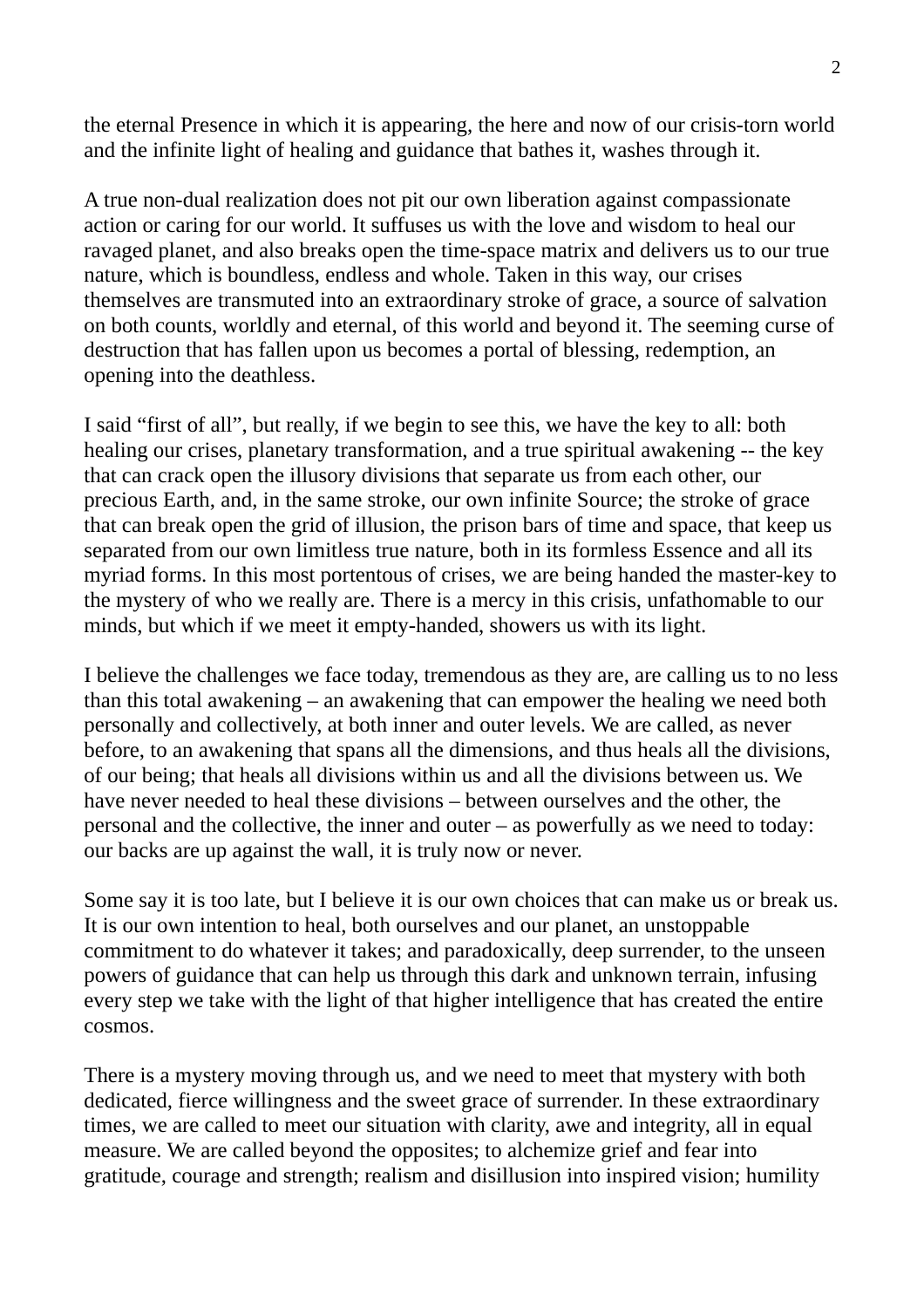and unknowing into the power of a collective transformation at a heroic, out-sized scale, a magnitude off all known charts. Something else is charting our way, calling forth a new world from within us, but we have to give ourselves to it, letting go of our hubris, letting go into its hands. And in this total surrender to the forces that made us out of nothing, we become naked channels for the next evolutionary unfolding; mysticism meets action.

When we can see through our chattering, self-identified thoughts, the prison of our own story and mind, and drop deep into our heart, we come to know ourselves as nothing, and everything at the same time; we come to know who we are really are; the infinite, deathless space that contains the whole of creation. This is the key, and power, to healing our own suffering and the rifts between us, the rifts between us and our Earth, the key to our transformation and ultimate liberation. Our liberation is not from life on this Earth, but from the illusion of separation between us and all of existence, in this world and beyond it. When the veil of mind is lifted, even the seeming separation between life and death dissolves. This is the true birth that beckons us, to Heaven here on this Earth and at the same time eternal.

All of this is implicit in the wisdom traditions, but now more than ever before we need to make space for it to come forth, space within ourselves and outer spaces of dialogue, sharing and exploration between us. We have to dust off what no longer serves and clear space for the new to emerge, where the guidance and wisdom most needed today, in response to our unique crises, can become clear and explicit.

For those of us especially who practice Eastern spiritual traditions, we need a more profound and relevant understanding of their true import than we have needed before, a truly non-dual understanding that overcomes the seeming division between spirit and matter, the transcendent and immanent, our infinite true nature and its manifest forms. We are called now to go beyond the illusion of separation itself, from our own formless Essence and also all its forms, here on Earth, in the present. Spirit is not somewhere else, someplace we need to transcend to: it is here and now, pervading all its own forms, our own forms and all nature. I believe these forms are collapsing now – the forces and forms that sustain us, the rhythms and cycles of nature – because we have not recognized, or failed to honor, the sacredness that pervades them.

This is true, of course, of the Western traditions too – the split between the sacred and the secular has been at the root of our denigration of the Earth, and the gross materialism of our cultures, that has led to our current crises. Creation is the outer face of the Divine, and, as indigenous people have always known, must be treated as sacred, not (from the religious side) some mistake or delusion or vale of woe to be escaped, or (from the secular side) merely a source of resources to be rapaciously extracted, exploited, and wasted.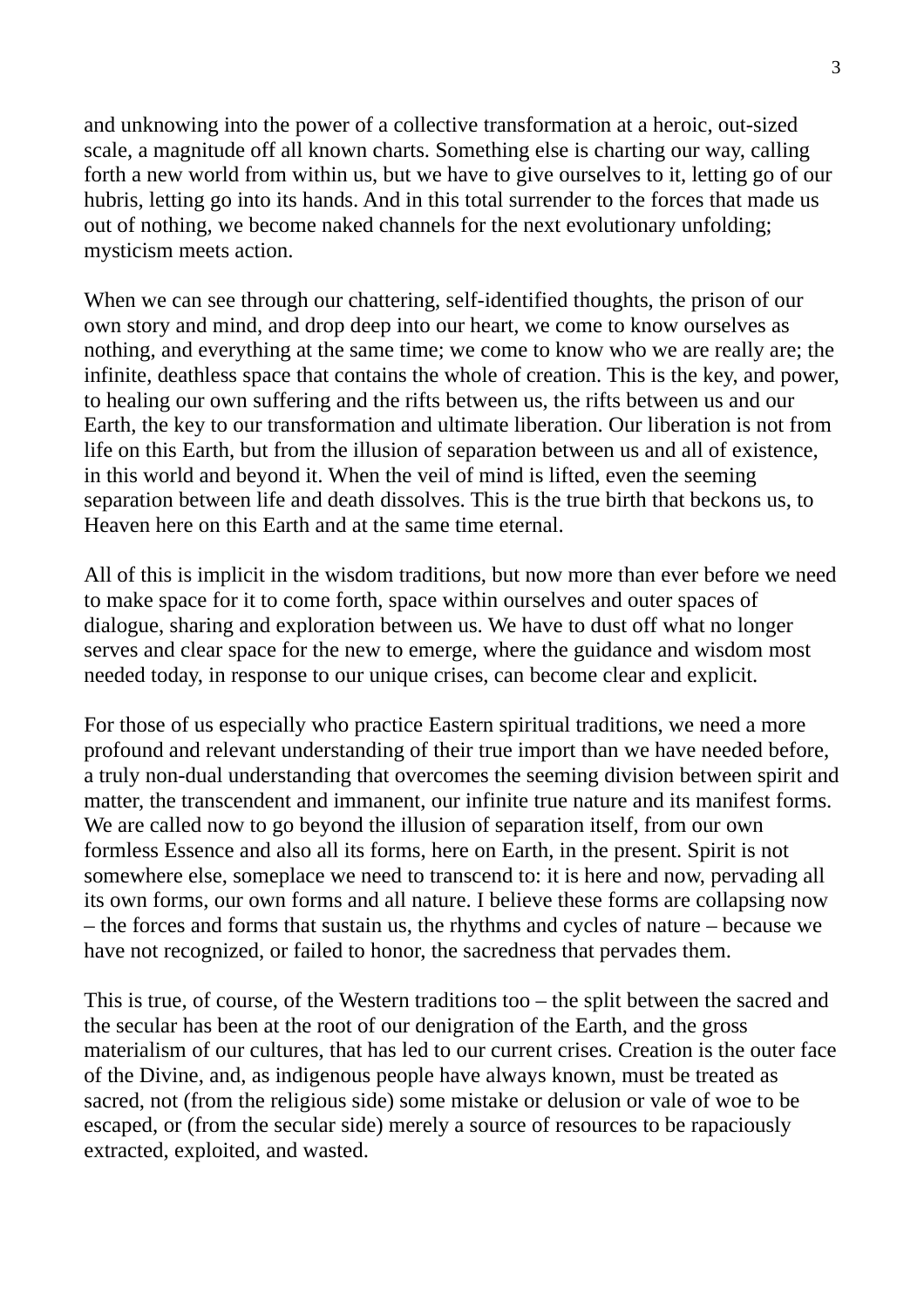Yes, it is all a dream, but we need to embrace this dream in love in order to awaken it. We need to embrace in total surrender and love this precious gift of life on Earth, this mystery, not seek to escape it or torture its secrets from it. In this deepest surrender, an inversion, and conversion, takes place; the mystery envelops us and takes us into itself; we enter into communion with its secret power, we merge in the sacred fountain of creation. This is the key that can turn the nightmare we have landed in into a dream bathed in bliss and, deeper still, revelation; the boundless light that streams from our heart, and the heart of all being, the deepest source of our own inner illumination.

Our way forward will be lit from within, and the wisdom we find there, and not the outdated ideas of our mind that have gotten us into our predicament in the first place. In the famous quote from Einstein that has become the slogan of our times, we cannot solve our problems from the same state of consciousness that caused them to begin with. We need to move from a consciousness of separation, which has gotten us into our crises, to a consciousness of our true unity, which can heal and transform them. The ultimatum to awake to the ultimate truth of our being is unequivocally clear.

This is true non-duality, the way we must go to overcome our sense of division between ourselves and others, between ourselves and the Earth, between ourselves and the greater infinite Source of our being that creates and holds all of these, that is their very own nature. Our failure to do so has been at the root of our ecological crises, acute social injustice, economic inequity, loss of hope and meaning, physical and mental health epidemics, cultural degradation. If we are to reverse these, we must return to a Oneness with all that is, and reverse and transform the systems – social, economic, governance, ecological as well as religious -- that have been built upon that core error, the sense of separation. The time has come to break open the bubble of this massive delusion that, if left uncorrected, will lead us to mass self-destruction.

When we realize our Oneness with all that is, when the boundaries of our separateness become transparent, we are automatically initiated into the boundless, the deathlessness of our true nature. We are both the infinite and the moment, the infinite space that gives rise to all forms and the forms it gives rise to, the ocean and its waves. Each moment is an entryway into the infinite; non-duality means to realize ourselves as both, and not to set up a false division between them. This is the only way to  $g_0$  – into our true Wholeness – if we are to go forward. Paradoxically, our future depends upon our connection with the timeless, which alone can infuse us with the ageless wisdom we need to survive and thrive.

This vision is at the basis of sacred activism and, as I see it, is closely connected with the spirit of the Divine Feminine that is also asserting itself more and more powerfully in these critical times. First let me say that the rise of the Divine Feminine does not just involve the empowerment of women; it also vitally includes men. It is about a vital change in the collective consciousness to a more integrative, inclusive, inter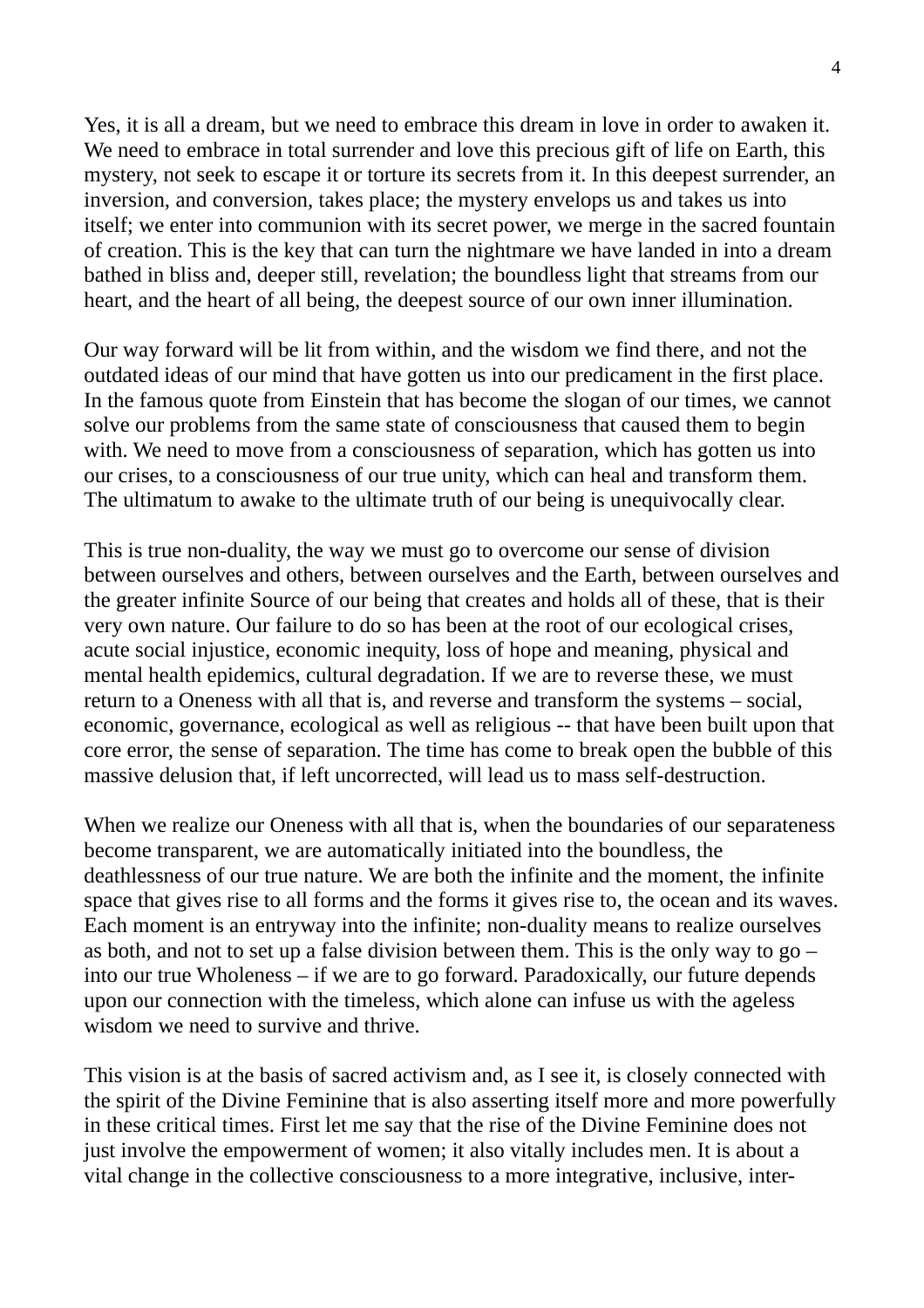connective approach -- not about polarization, either of gender, culture, race, nationality or any of the other bases that have been dividing us.

The Divine Feminine, in its highest expression, embraces and reconciles all the oppositions that divide us, the schisms of mind and body, the borders that set us apart. As the Mother of all, She is our very Source: all existence is Her creation, borne of Her infinite fertile space, in visible forms and invisible, life here on Earth and beyond. Though She is formless and ageless, She encompasses all space and time. She is not only the Earth as opposed to the sky, the immanent as opposed to the transcendent, nature as opposed to spirit, but that which interconnects both: the union between life on Earth as we see it and the unseen, unborn, unchanging dimension that gives it birth, sustains it and re-absorbs it into Herself. It is She that delivers us, into this life, and beyond it. She is the Mother who never ejects us from her infinite body.

Embracing this all-inclusive spirit of the feminine re-unites us not only with our own Source, but with our Earth and each other. As macro-cosmos, so micro-cosmos; as the feminine spirit rises, so do women and girls. Along with men inspired by this same spirit, they are rising up and uniting today, leading the way to the healing of our global society, a true evolutionary re-birth. It is not surprising that so many women, especially women of color, won seats in the last U.S. Congress election, and that they are offering new progressive platforms, addressing climate change, environmental destruction, racism and social injustice – for one, the bold New Green Deal promoted by Alexandria Ocasio Cortez. Or that young girls like Greta Thunberg and other youth around the world are standing up with consummate courage and integrity, confronting the powers-that-be with the truth of our crises and demanding radical change.

This, the highest spirit of the Divine Feminine, demands that we care just as much about our precious Earth and each other as we do about the Infinite, because we are all expressions of That – Her Creation, and Her own Self. This is the highest avatar, especially called for in these times, of the spirit of interconnectedness, which heals and transcends all division. Whether it is explicitly recognized as such or not, this spirit of all-inclusiveness and caring is powering a wave of rapidly rising action, non-violent but uncompromising in its demands, despite and in response to the backlash from the bastions of power. We are seeing an upwelling of passion, compassion and truthtelling such as we have not seen for years, a new culture of fierce love.

The Divine Feminine is a portal to the all-inclusiveness of our true being, the fullest expression of our true non-duality. Through that door we come home, to who we always are and have been -- the infinite Consciousness that is the ground of all being, the Whole. It is only through this deep recognition that we are already, irrevocably Whole, that we can heal the brokenness of these tumultuous end-times, and transform them into a new, unimagined beginning, stepping across the threshold of our assumed identities into our own true divinity, from our long dream of exile to our eternal home.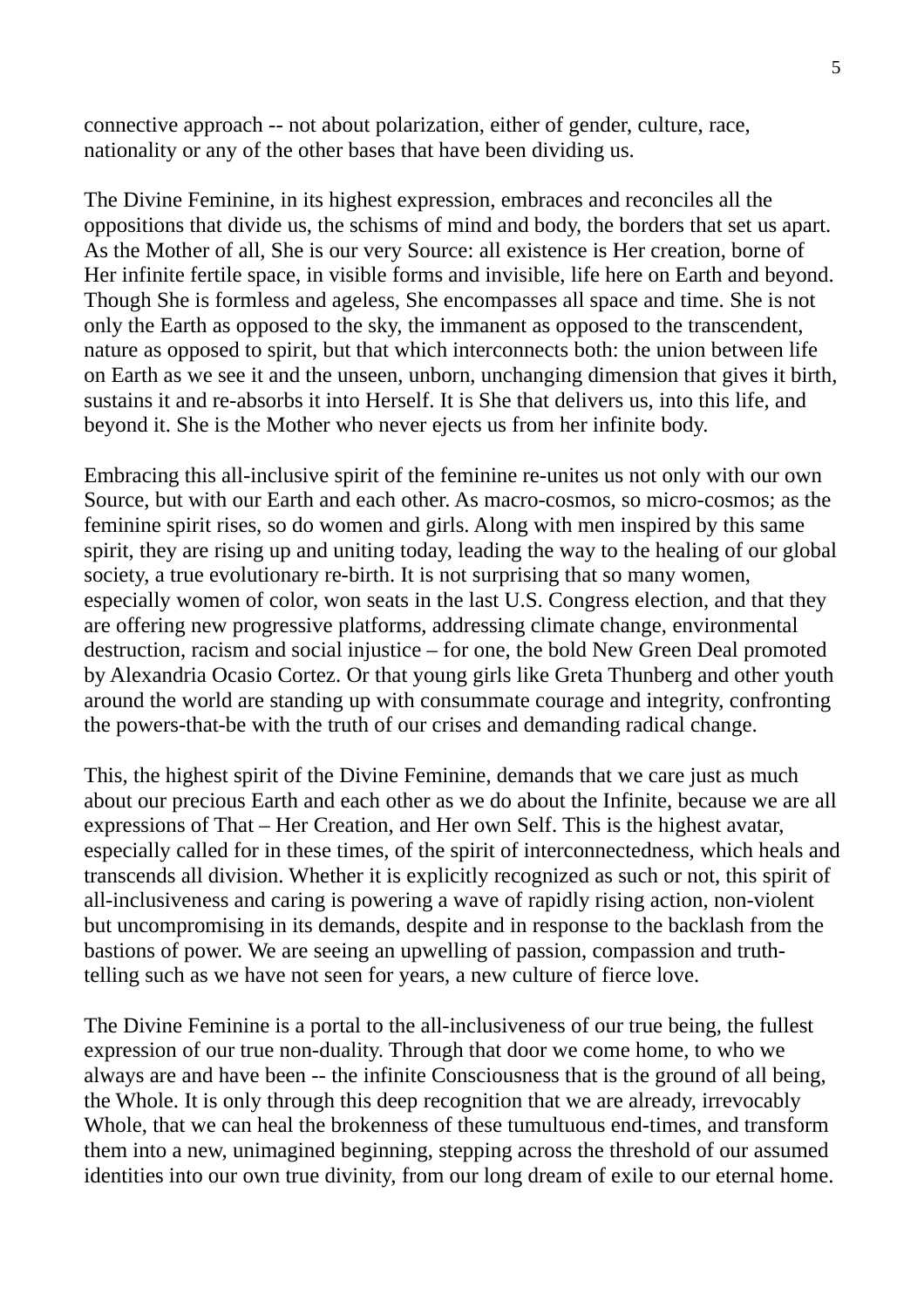## **II. Moving Into Wholeness, Moving Forward**

At this critical juncture in our evolution, we are called to a new spiritual paradigm: non-dual in its basis, sacred activist in its expression, feminine in its all-embracing, interconnective spirit. A truly non-dual spiritual vision (everything is a sacred expression of the one Divine Essence) flows naturally into action (if everything is a That, we need to treat it that way) with clarity and wide vision (reversing the systems that have desecrated our world, creating together new ones that reflect our true interconnection and Oneness, with each other, our precious Mother Earth and that sacred Essence itself.)

The realization of the non-division between formlessness and form is a powerful force for healing, and the hallmark of a mature spirituality, inwardly and outwardly, individually and collectively, in our personal lives and our culture. When we understand and embrace it, the formless, infinite Source of our Being can then in-form our thoughts and our actions, even in the most direct, practical and specific details.

Many spiritual practitioners shun the social and political realms (even take pride in doing so) but we can no longer afford this. We need a clear-sighted awareness of the social, political, ecological and economic forces at play in the global crises, and an intelligent, active approach to transforming them. We cannot simply pretend to transcend them, ignore them or wish them away; they will come back to haunt us if we do not bring all our faculties into a full-bodied, full-hearted, conscious and inspired response, before the short window of time we have is irrevocably closed to us. The crises are happening, no doubt, to wake us from our false sense of separation, from our Earth and each other – it is up to us, and our conscience, to respond to the call.

It is clear then that an alchemical fusion between consciousness and action needs to take place if we are to overcome the immense challenges of our times. Why has this not been happening until now, especially in our spiritual scenes; what are the signs this is starting to change; and what can we do to accelerate the momentum?

I mentioned earlier that neither the traditional religions nor the New Age or postmodern spiritual paths have effectively challenged our systems, nor offered new coherent visions for their whole-scale transformation of the magnitude, scope and power needed now. Why is this so? The traditional religions, of course, are slow to respond, since their role is inherently conservative: to conserve and uphold the structures of society, and thus to support, in general, the social and political status quo. The New Age spiritual movements and post-modern paths, while offering new visions – non-dual, holistic, integral, evolutionary – have also, in general, failed to mount a clear-sighted challenge to the materialist system that is causing both environmental destruction and egregious social injustice; on the contrary, a comfortable marriage has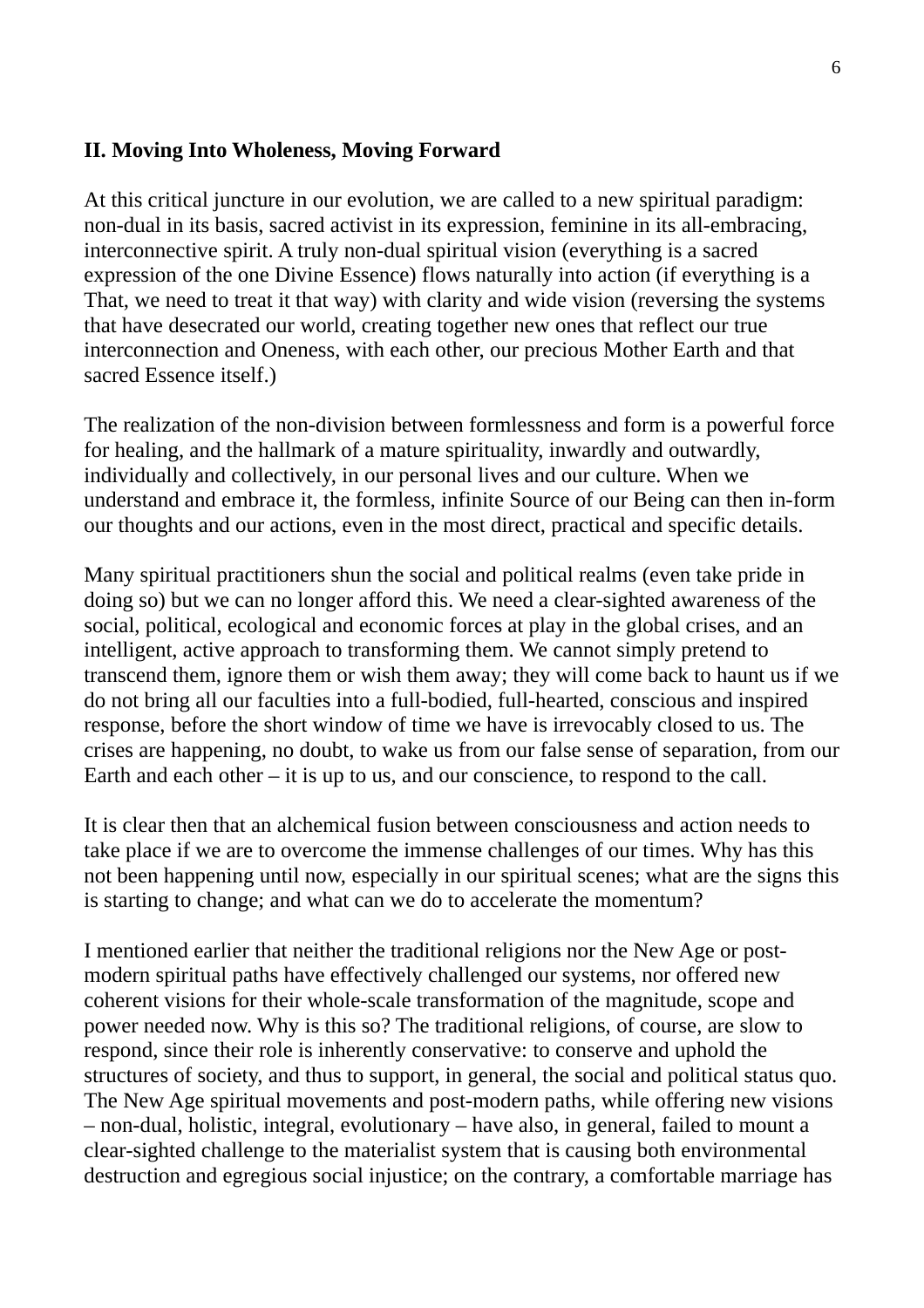developed, during the neo-liberal decades, between spirituality and the consumerist, elitist capitalist system.

This is true both of the New Age movements, that cater mainly to well-off, white elites, looking for stress relief and personal spiritual freedom, and the integral, evolutionary scenes, that have tended more and more to move towards business and technology, superhuman and transhuman memes, and looked down their nose at anything "green": grassroots community, the feminine, social-political movements for justice, systemic change and deep, ecological renewal. Yet these latter movements are more pertinent than ever today, for healing our ecological crises and extreme social rifts. If we are not to devolve into a dystopian, inhuman world (robotic or barbaric), we have to renew and evolve our humanity and true community.

In our current society, what we do for our livelihood, how we earn and spend our money, is often dissociated from the moral, ethical and spiritual tenets we might otherwise espouse. "Success" or "doing well" in the West has little to do with "doing good"; our worth is measured by our financial and material wealth, no matter how unjust or destructive the means by which that wealth was accumulated or gained. This is true, in general, in the mainstream culture, but also insidiously affects alternative currents too; no matter how pure their original intentions, market forces and business interests inevitably take over, vitiating the true potential for change.

In the New Age, post-modern, neo-liberal era, spiritual paths have made themselves comfortable bedfellows with capitalism, yet if they are going to act as a genuine force for genuine transformation, this has got to change. Business interests – making a profit with "spiritual products and services", therapies, technologies and high-cost retreats for elites – all too often have co-opted the original, altruistic ideals of personal and planetary transformation, of spirituality as a force for change that serves the wellbeing of all. In fact, these are the directions -- business, tech and self-profit, divorced from real care for the Earth and equality with each other – which have gotten us into our troubles in the first place; let's not allow our spiritual responses, which need to be incisive, inspired and robust, instead be hijacked by the same forces they need powerfully to challenge and change! The truth is "business-as-usual" is no longer an option, least of all in the spiritual world, if it is to be true to its name. (Unfortunately, even the women's movement, holistic centers and eco-communities have often been affected by the same trends – business-mindedness takes over, and solidarity becomes privatized, hijacking deeper, more collective ideals.)

Fortunately, today, this long stagnation seems to be breaking, with some very encouraging signs. More and more spiritual and religious groups – Christians, Buddhists, yoga, mindfulness and others – are responding to the crises of climate change and social injustice, and even coming together in collective action. Yet the missing link still often remains the same: the failure to clearly acknowledge the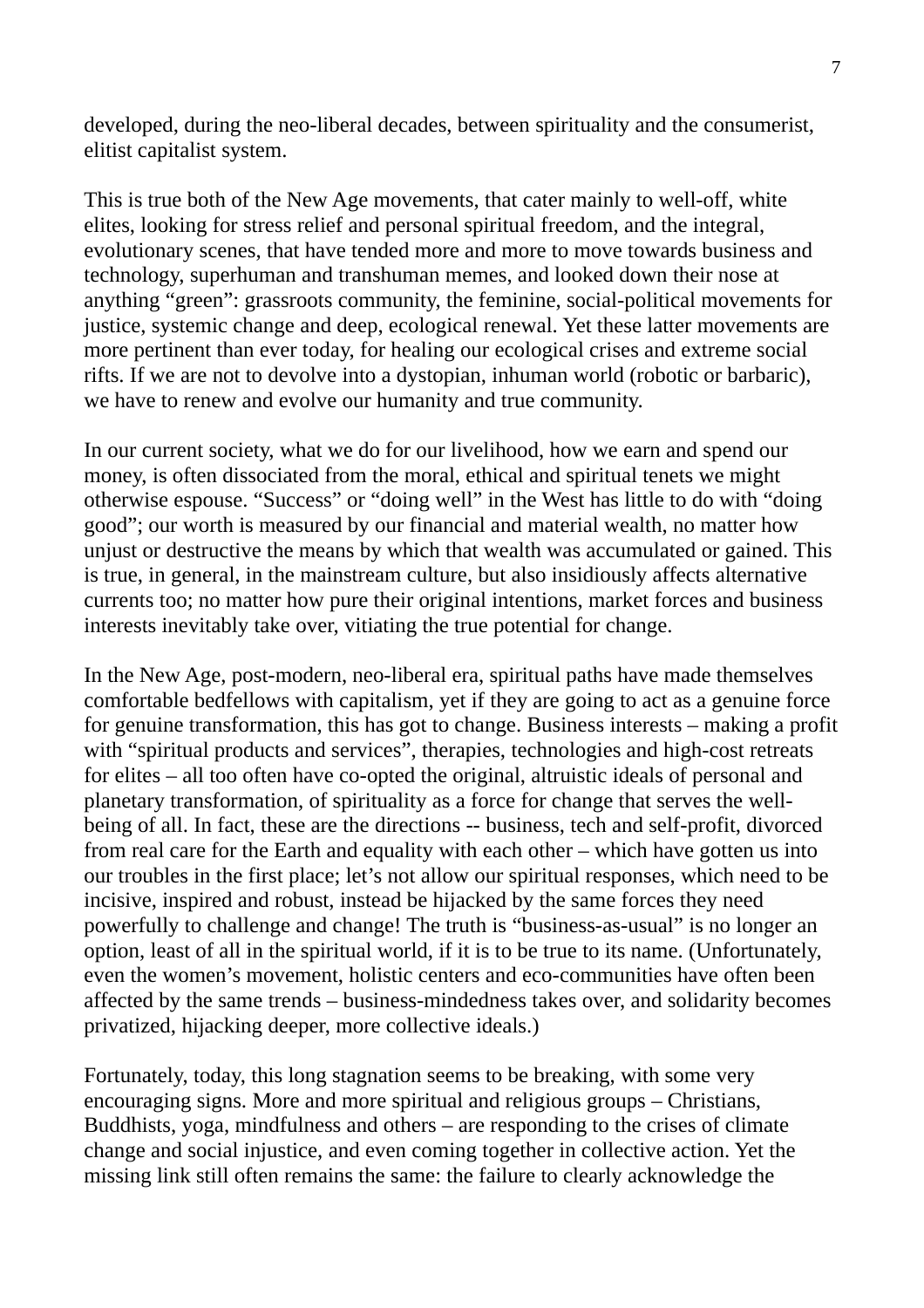importance of systemic global economic transformation – not just piecemeal ecological actions, at local or community levels; or reforming business practices; or charity or social service -- but an actual, radical whole-scale, systemic transformation to a new cooperative, just and regenerative system, based on the deepest spiritual truths of our interconnection and unity. All the compassion, prayer and good intentions in the world cannot by themselves make this happen: it takes dedicated, wellinformed, clear-sighted and courageous action.

A vanguard of religious groups – notably the Catholics, with the Pope's hard-hitting "Laudate Sei"; the Buddhists, with Ecodharma, One Earth Sangha, Extinction Rebellion Buddhists, and others; and the Parliament of the World's Religions itself, with its Climate Emergency Action – are addressing more directly the need for a deepseated transformation of our global economic system. In these, and with others in a new spate of spiritual and religious initiatives, we see some very positive signs, and there is, no doubt, much more momentum to come. (Please forgive me for any of the wonderful new initiatives I have neglected to mention  $-I$  know there are many!) The fact that Marianne Williamson, for instance, is planning to run for president on a spiritual platform for whole-systems transformation attests to the near-miraculous speed with which things are changing now  $-$  it would have been unthinkable in the last election!

I'd also like to propose two other practical ways that we can help accelerate this vision, i.e., bringing spirituality into response to the global crises, as part of a greater multi-dimensional, whole-scale transformation. Right now, in our fragmented, polarized world, collaboration and community are crucial. We need to work together, with all our myriad and diverse gifts, as yet-unrealized potentials. These potentials become activated in the context of the Whole, through service to and support by the Whole, because we are all one family of life, a single interwoven web, with each other and nature. My two proposals are expressly designed to foster this sense of collaborative unity; first, the Spheres of Co-Creation<sup>[1](#page-7-0)</sup>, an online collaborative model; and second, the Shakti Centre Global<sup>[2](#page-7-1)</sup>, a sacred activist ashram, a community on the ground. Both are designed to bring about the union of inner and outer transformation, and bring us together to serve them, in inner and outer communion and co-creation.

Designed to help foster the global transition to a sustainable, cooperative and just society, the "Spheres of Co-Creation" is both 1) an ontological, dynamic model of the

<span id="page-7-0"></span>1 To see a first prototype of the model (still in progress!), see [http://transformthesystem.net/spheres.](http://transformthesystem.net/spheres) For more about the background and wider context for this project, follow the links to "A Holarchic Model for a Global Citizens Movement" and the "Manifesto for a Movement of Movements" <http://transformthesystem.net/manifesto>.

<span id="page-7-1"></span>2 For more about the Shakti Centre Global, see [http://shakticentre.blogspot.com](http://shakticentre.blogspot.com/)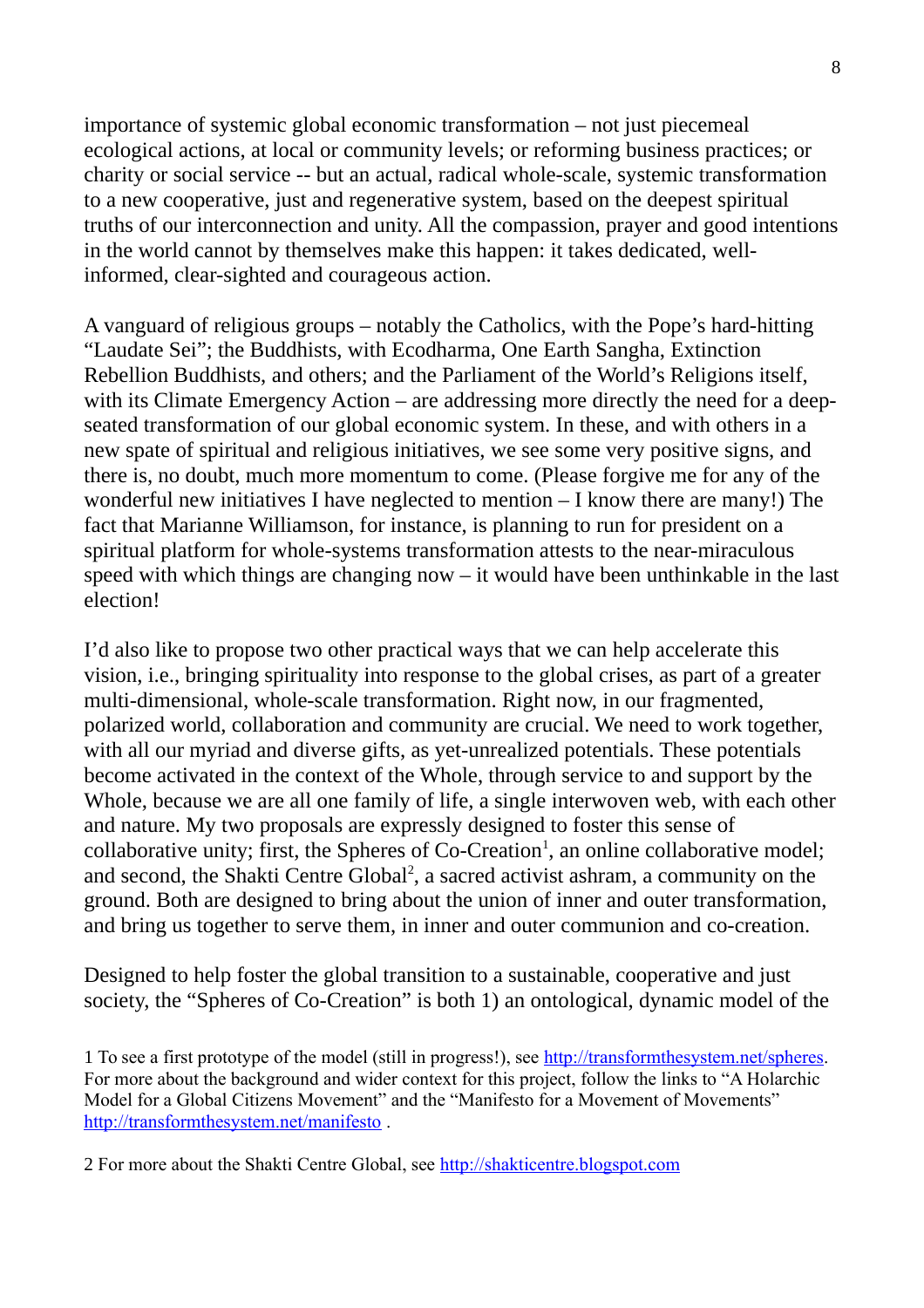different dimensions of our being, from the innermost levels of consciousness to complex outer systems; and 2) an interactive, online database facilitating the collaboration of organizations working at those levels. The Shakti Centre, a sacred activist ashram bringing together spirituality, social transformation and feminine wisdom, would be a node that grounds the "Spheres of Co-Creation" as well as a newparadigm centre for practices and perspectives that integrate inner and outer global transformation, in its daily program and also retreats and workshops for the public.

The Spheres of Co-Creation model depicts seven levels (nested, concentric spheres) of our being, from the innermost sphere of eternal Consciousness to the outermost of Cosmic evolution: Consciousness, Energy, Psyche/Worldview, Ecology, Economy, Socio-Political Governance, and Planetary/Cosmic. The model, while representing the spectrum of dimensions of our being, also functions as a practical, dynamic database: organizations working at all these levels can enter themselves online on the database, find each other and work together in collaboration for planetary transformation.

The Shakti Centre, on the ground, would work at the same levels, combining practices for consciousness-change, like meditation, with holistic, energetic and psychological healing, as well as interpersonal communication and collaboration addressing the ecological, economic and social-political dimensions, from individual and local levels to global/planetary. The sequence of daily activities would follow this spectrum from inner to outer and back again, starting and ending each day with non-dual meditation, and in between, holistic healing; sharing and dialogue circles; ecological, community projects; and outreach for global systems-change during the course of the day.

In both cases, online and on the ground, the idea is to help those working on the inner and outer planes, consciousness-change and systems-change, find and appreciate each other's work, enlarge their horizons, and, even as they then focus on their own sphere, work together in synergy as a unified movement. This greatly enhances both each particular focus and the entire movement, igniting the potential for a true evolutionary leap. The Spheres of Co-Creation project and Shakti Centre themselves would join together with others working towards a meta-movement, a growing "movement of movements," bringing together diverse issues and factions into united action, accelerating the critical mass for a great planetary transition so clearly emerging today.

The Spheres of Co-Creation and Shakti Centre Global are just two ways we can bring spirituality into action, and I'd love for others to join us, both in these ways and to explore others too. Many of us are struggling to re-frame and evolve our spiritual traditions so that they respond to these critical times. Let us come together and explore this, and harness the power of Spirit, our own deepest true nature, in the healing and transformation of ourselves and our planet, resurrecting the sacred in our world.